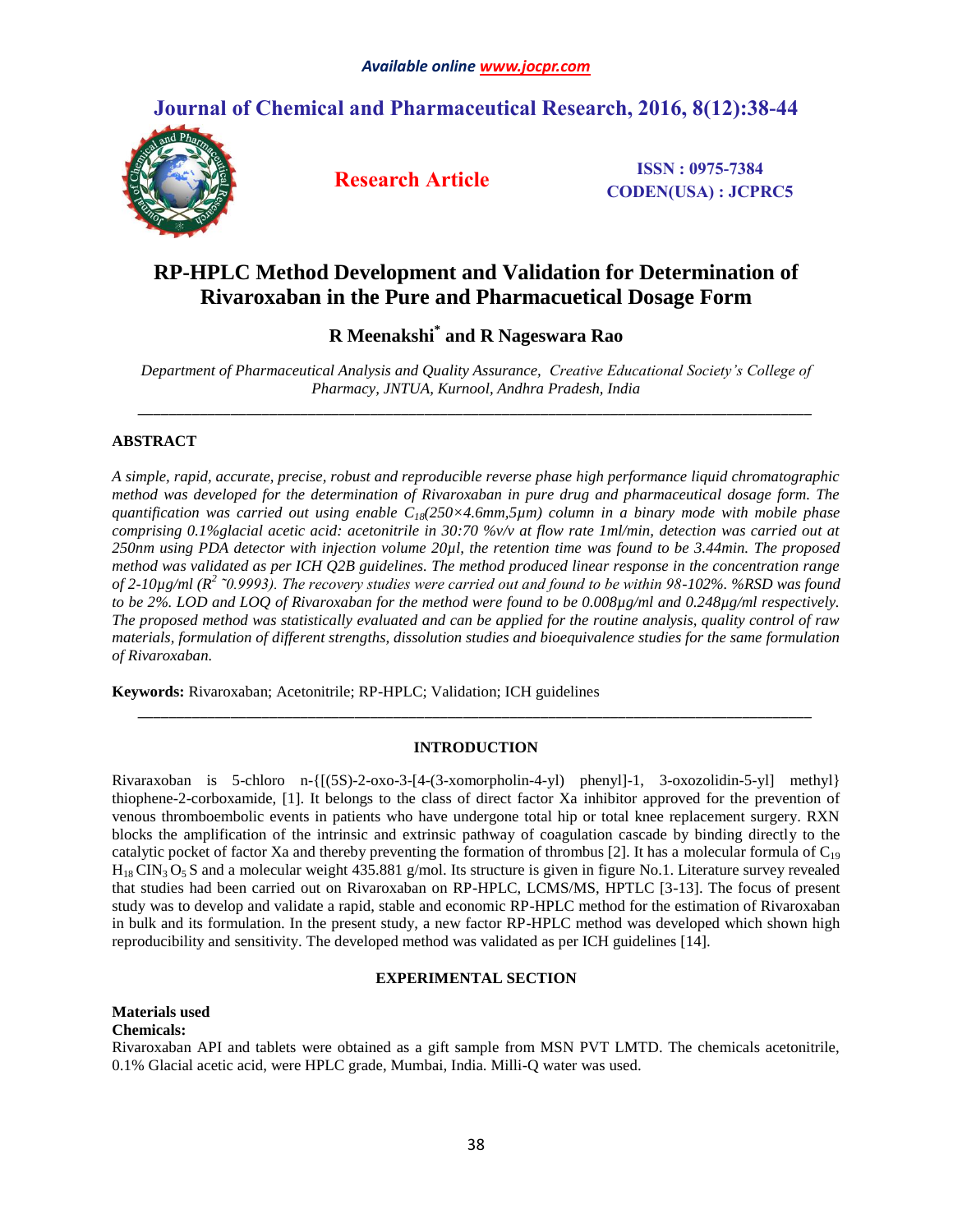## **Instrument:**

HPLC (schimadzu) with PDA detector was used. LC Solutions software was used.

#### **Methodology**

#### **Preparation of 0.1% glacial acetic acid:**

In a 100ml of volumetric flask 0.1ml of Glacial acetic acid (GAA) solution is taken and to this 100ml of milli-Q water was added and then final volume was made up to 100 ml with milli-Q water.

## **Preparation of Mobile Phase:**

An accurately measured 0.1% GAA and Acetonitrile in ratio of 70:30 % v/v were filtered through 0.45µ filter.

# Acetonitrile was used as a diluent.

# **Preparation of Standard Solution:**

10mg of Rivaroxaban was weighed and placed into a 10 ml of volumetric flask, to this add 5 ml of diluent for 30 minutes, it is sonicated and make up the solution to 10 ml with diluents. From the above stock solution, 1 ml is taken in to a 10ml volumetric flask and make up the solution to final volume with diluent. 1ml is taken in to a 10ml volumetric flask and make up the solution to final volume with diluent.

#### **Preparation of Solution for Selection of Wavelength:**

Standard solution of Rivaroxaban was prepared and scanned in the range of 200 nm to 400 nm using a photodiode array detector. The spectrum was recorded.

#### **Analysis of Formulation:**

10 tablets were weighed. The Average weight of each tablet was caluculated. Now transfer in to 10ml flask i.e., weight equivalent to 10mg is transferred to flask. To this add 5ml of diluent for 30 min it is sonicated, then final volume was made up with diluent. Then the above solutions was filtered and take 1ml of the filtered solution in to 10ml 0f flask and make up volume with 10ml of diluent.

#### **RESULTS AND DISCUSSION**

#### **Validation of developed method**

Method validation as per International Conference of Harmonization is defined as "establishing documented evidence, which provides a high degree of assurance that a specific activity will consistently produce a desired result or product meeting its predetermined specifications and quality characteristics".

#### **System Suitability Testing**

The chromatographic conditions for the estimation of Rivaraxoban were discussed in Table 1. Rivaroxaban standard drug solution was injected into HPLC system for six times, and checked for the system suitability parameters like theoretical plates, tailing factor and % RSD of areas for six injections of standard Rivaroxaban drug solution was calculated. The results were shown in the Table 2.

#### **Accuracy**

The accuracy of the method was determined by standard addition method. Known amount of standard drug was added to pre analyzed sample of Rivaroxaban in according to 80%, 100% and 120% levels of labelled claim and then subjected to the proposed method. The percentage recovery was calculated and results are presented in Table 3. Satisfactory recoveries ranging from 98% to 102% were obtained by the proposed method. This indicates that the proposed method was accurate.

#### **Precision**

Precision of the method was studied by carrying out intraday, inter day analysis and expressed as percentage Relative Standard Deviation. For this purpose 6μg/ml solution was prepared and their peak area of the solutions were measured for six times within the same day and in different days at 250nm results are presented in Table 4 & 5.

#### **Linearity**

It is the ability of the method to elicit test results directly proportional to analyte concentration within a given range. Linearity was performed by preparing standard solutions of Rivaroxaban at different concentration levels 2, 4, 6, 8, 10µg/ml and the peak responses were read at 250nm and the corresponding chromatograms were recorded A linearity plot of concentration over peak areas was constructed. The results were presented in Table 6.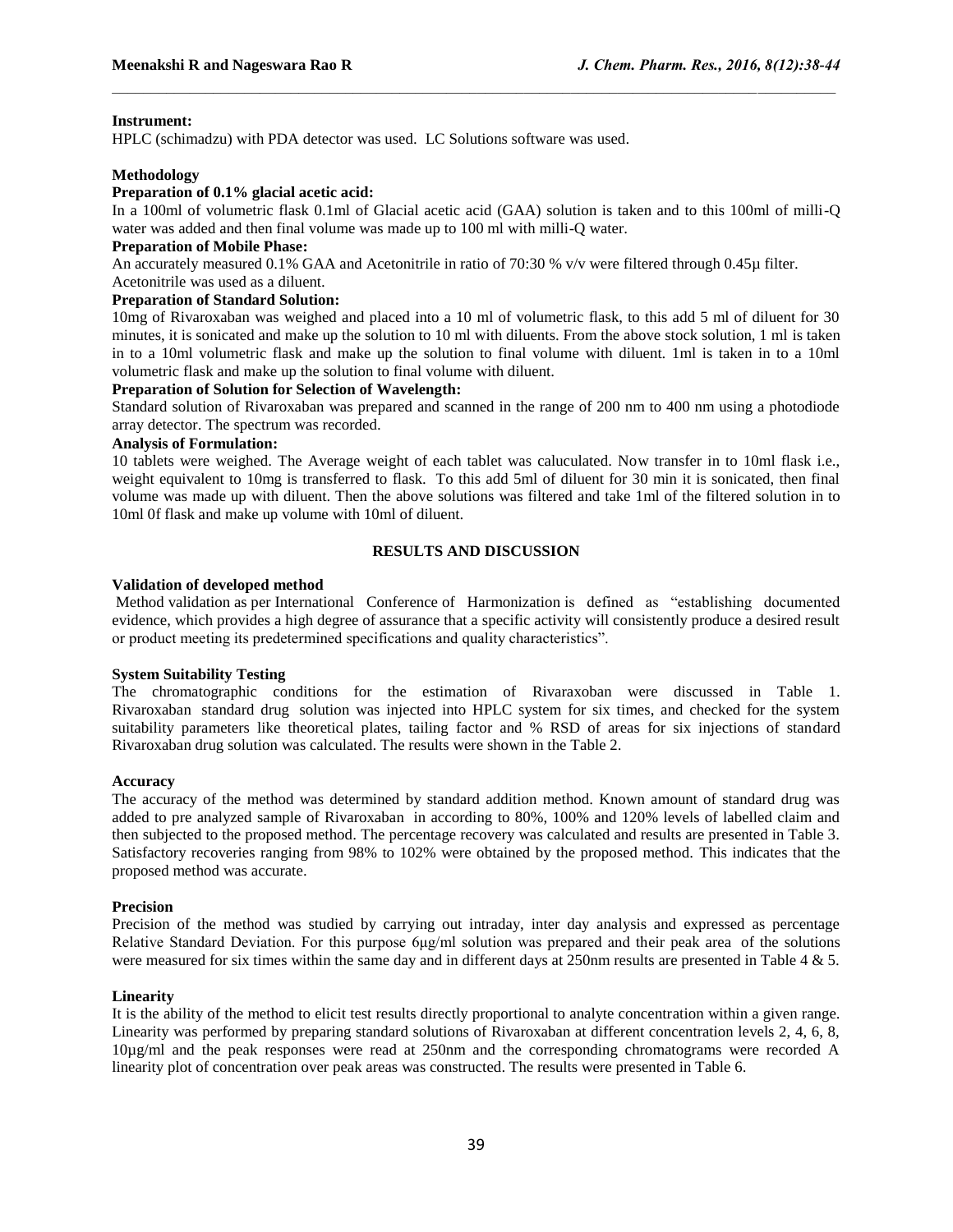# **Limit of Detection (LOD) and Limit of Quantization (LOQ)**

LOD and LOQ of the drug were calculated using the following equations according to International Conference on Harmonization (ICH) guidelines

$$
LOD = 3.3 \times \sigma/S
$$
  
 
$$
LOQ = 10 \times \sigma/S
$$
  
Where  $\sigma$  = the standard deviation of the response and  
  $S$  = the slope of the regression equation.

#### **Robustness**

Deliberate variations were made to the optimized HPLC conditions, to evaluate robustness, variations made were, flow rate varied by  $\pm 2$ ml/min, Column oven temperature by  $\pm 5^{\circ}$ C, wave length varied by  $\pm 2$ nm, mobile phase ratio ±10ml .The results were presented in Table 8.



**Figure 1: Structure of Rivaroxaban**



**Figure 2: Linearity Curve of Rivaroxaban**



**Figure 3: UV spectrum of Rivaroxaban**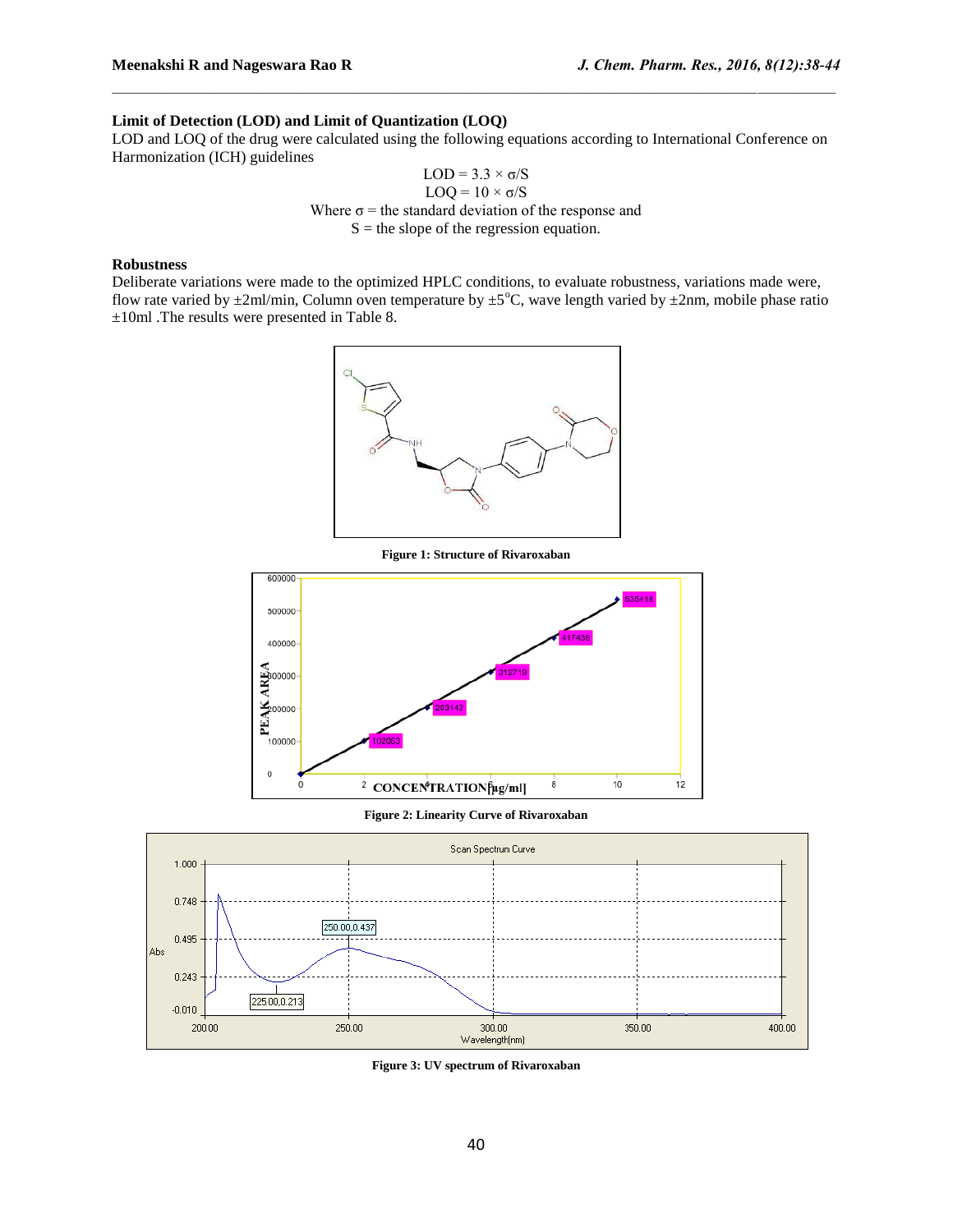

**Figure 4: Chromatogram of Rivaroxaban Standard Preparation**



**Figure 5: Chromatogram of Rivaroxaban Sample Preparation**

| S. No          | <b>Chromatographic Parameters</b> | <b>Chromatographic Conditions</b>          |
|----------------|-----------------------------------|--------------------------------------------|
| 1              | Mode of separation                | Binary elution                             |
| $\overline{2}$ | Mobile phase                      | Acetonitrile : 0.1% GAA (70:30)            |
| 3              | Column                            | Enable c18-G $(4.6\times250$ mm, $5\mu$ m) |
| 4              | Flow rate                         | 1.0 <sub>m</sub> I/min                     |
| 5              | Detection Wavelength              | 250nm                                      |
| 6              | <b>Injection Volume</b>           | $20 \mu$                                   |
| 7              | Column oven temperature           | Ambient (300c)                             |
| 8              | Run time                          | 6 <sub>min</sub>                           |

**Table 1: Optimized chromatographic conditions**

## **Table 2: System Suitability Testing Parameters Results**

| S. No | <b>System suitability Parameters</b>                    | <b>Results</b> | <b>Acceptance Criteria</b> |
|-------|---------------------------------------------------------|----------------|----------------------------|
|       | Tailing factor                                          | 0.905          | NMT 2.0%                   |
|       | Theoretical plates                                      | 4652           | <b>NLT 2000</b>            |
|       | % RSD of areas for six injections of Standard Solution. | 0.098          | <b>NMT 2.0%</b>            |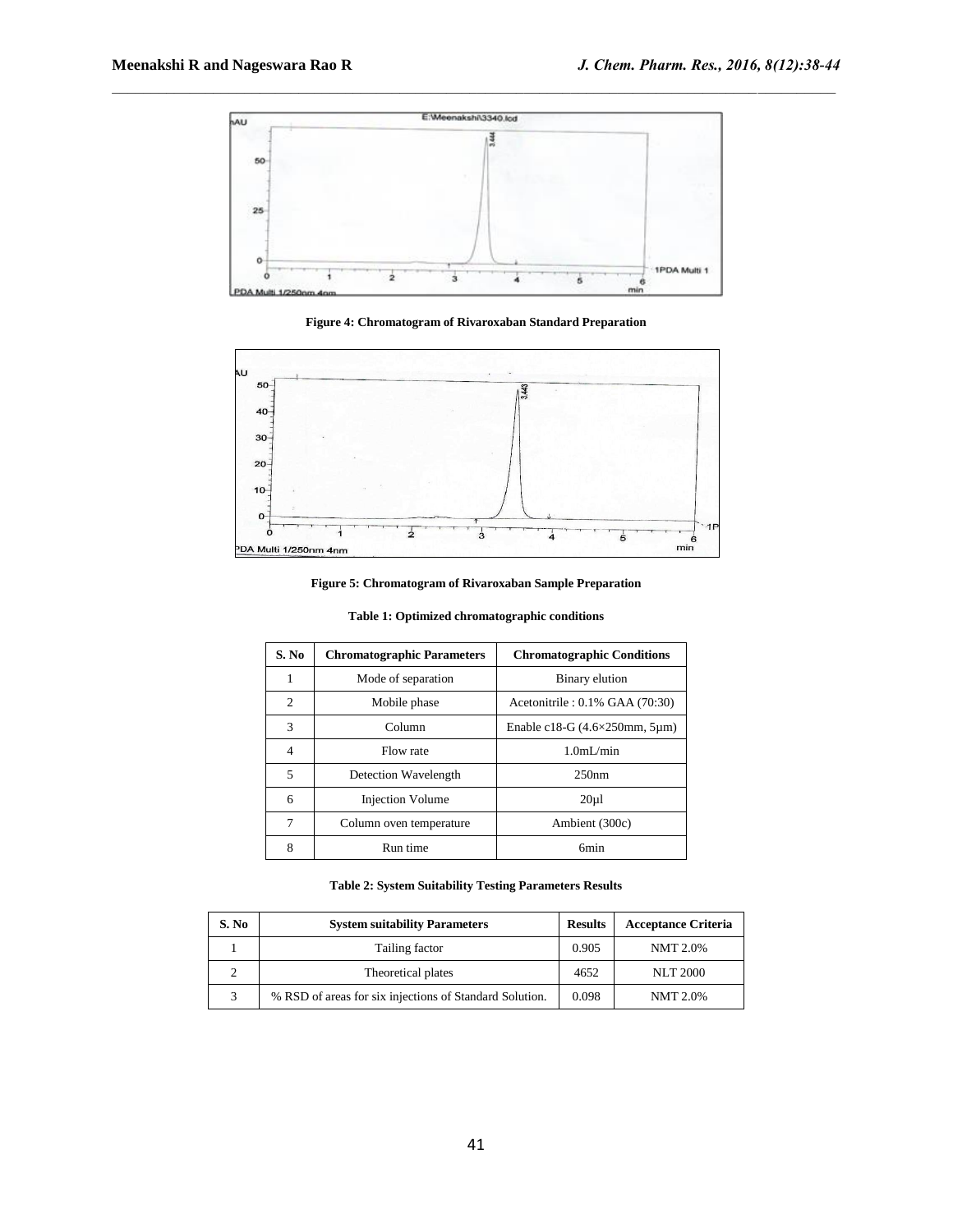| S. No          | % Spike<br>Level | Amount<br>$(\mu g/m)$ | <b>Amount added</b><br>$(\mu g/ml)$ | <b>Amount found</b><br>$(\mu g/ml)$ | <b>Amount recovered</b><br>$(\mu g/ml)$ | $\frac{0}{0}$<br><b>Recovery</b> | Mean %<br><b>Recovery</b> | <b>SD</b> | $\frac{0}{0}$<br><b>RSD</b> |
|----------------|------------------|-----------------------|-------------------------------------|-------------------------------------|-----------------------------------------|----------------------------------|---------------------------|-----------|-----------------------------|
|                |                  |                       |                                     | 10.78                               | 4.79                                    | 99.79                            |                           |           |                             |
| 2              | 80%              |                       | 4.8                                 | 10.77                               | 4.78                                    | 99.58                            | 99.58                     | 0.21      | 0.21                        |
| 3              |                  |                       |                                     | 10.76                               | 4.77                                    | 99.37                            |                           |           |                             |
| $\overline{4}$ |                  |                       |                                     | 11.94                               | 5.95                                    | 99.1                             |                           |           |                             |
| 5              | 100%             | 5.99                  | 6                                   | 11.93                               | 5.94                                    | 99                               | 99.23                     | 0.32      | 0.32                        |
| 6              |                  |                       |                                     | 11.97                               | 5.98                                    | 99.6                             |                           |           |                             |
| $\mathcal{I}$  |                  |                       |                                     | 13.16                               | 7.17                                    | 99.5                             |                           |           |                             |
| 8              | 120%             |                       | 7.2                                 | 13.24                               | 7.25                                    | 100.6                            | 100                       | 0.55      | 0.55                        |
| 9              |                  |                       |                                     | 13.2                                | 7.21                                    | 100.1                            |                           |           |                             |

## **Table 3: Results for Accuracy of Rivaroxaban**

## **Table 4: Intraday precision**

| S. No | Amount found (µg/ml)<br>Amount $(\mu g/ml)$ |       | Percentage %                               | % Mean | $SD**$ | $%$ RSD |
|-------|---------------------------------------------|-------|--------------------------------------------|--------|--------|---------|
|       |                                             | 6.011 | 100.1                                      |        | 0.021  | 0.354   |
|       |                                             | 6.04  | 100.4                                      |        |        |         |
|       | 6.0                                         | 5.99  | 99.8                                       | 100.1  |        |         |
|       |                                             | 6.03  | 100.3                                      |        |        |         |
|       |                                             |       | 100                                        |        |        |         |
|       |                                             | 6.04  | 100.4                                      |        |        |         |
|       |                                             | **    | $\mathbf{r}$ , and the set of $\mathbf{r}$ |        |        |         |

**\***average of six determinations

#### **Table 5: Inter day precision**

| S. No | Amount<br>$(\mu g/ml)$ | Amount found $(\mu g/ml)$ | Percentage % | Mean   | $SD*$ | $%$ RSD |
|-------|------------------------|---------------------------|--------------|--------|-------|---------|
|       |                        |                           | 100          |        |       |         |
|       |                        | 6.06                      | 100.6        | 100.11 | 0.525 | 0.08    |
|       | $6 \mu g/ml$           | 6.02                      | 100.2        |        |       |         |
|       |                        | 6.08                      | 100.8        |        |       |         |
|       |                        | 6.03                      | 100.3        |        |       |         |
|       |                        | 5.93                      | 98.8         |        |       |         |

#### **Table 6: Linearity Results**

| Linearity            | <b>Concentration</b> |        | Mean   |        |        |  |  |
|----------------------|----------------------|--------|--------|--------|--------|--|--|
| level                | $(\mu g/ml)$         | Set-1  | Set-2  | Set-3  |        |  |  |
| I                    | $\overline{c}$       | 100642 | 102241 | 103307 | 102063 |  |  |
| $\Pi$                | 4                    | 204958 | 200432 | 204037 | 203142 |  |  |
| ΠI                   | 6                    | 310893 | 313632 | 313632 | 312719 |  |  |
| IV                   | 8                    | 419110 | 415812 | 417397 | 417439 |  |  |
| V                    | 10                   | 539857 | 535121 | 531278 | 535418 |  |  |
| $Y = 54050X - 10146$ |                      |        |        |        |        |  |  |
| $R2 = 0.9993$        |                      |        |        |        |        |  |  |

#### **Table 7: Assay of Formulation**

| S. No | Label claim | Amount Found $(n=5)$ | Assay  | $%$ RSD |
|-------|-------------|----------------------|--------|---------|
|       | 10mg        | $9.99$ mg            | 99.90% | 0.15    |